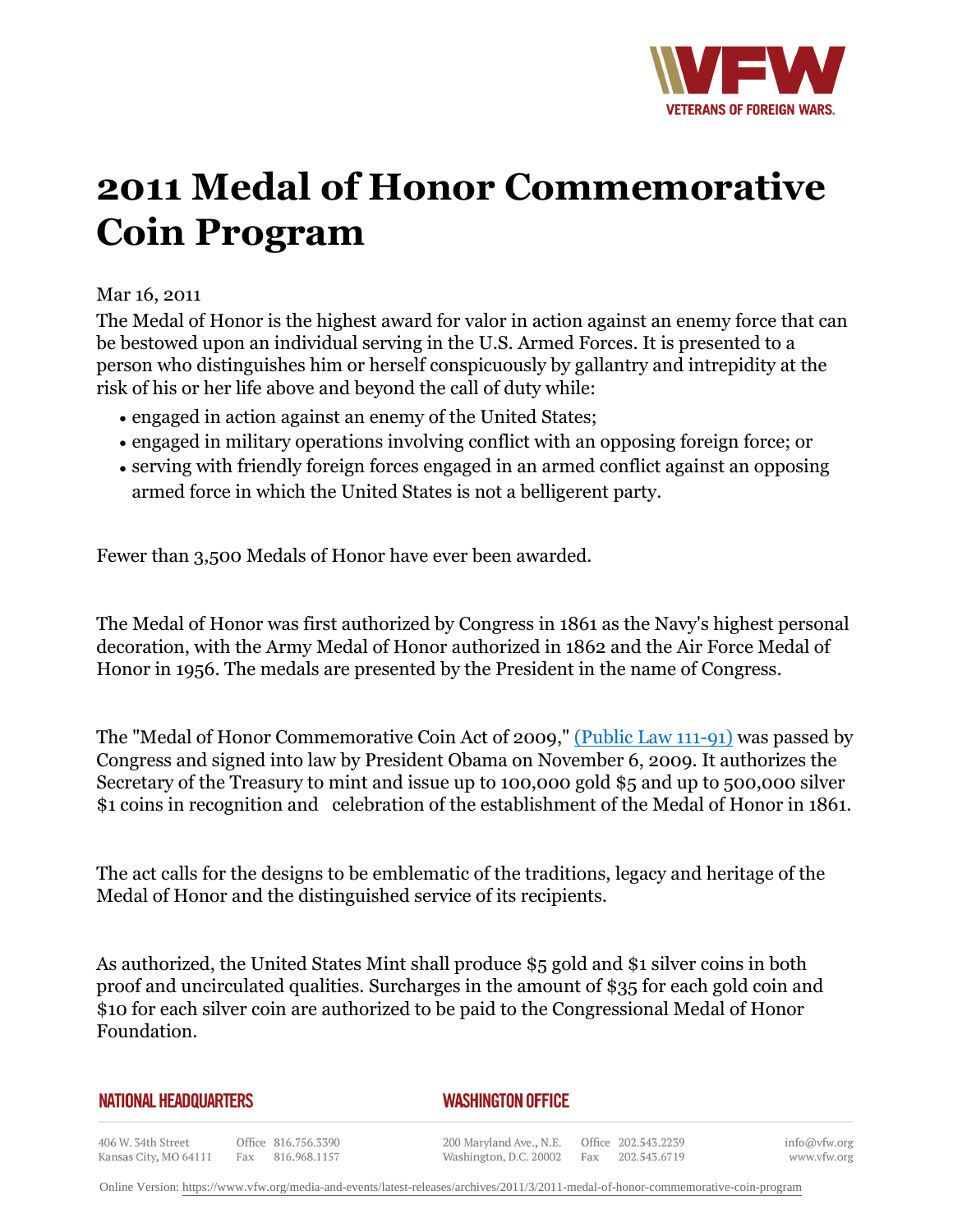The foundation assists in perpetuating the legacy of the Medal of Honor by funding programs to promote the ideals of courage, sacrifice, selfless service and patriotism among the American public.

## The Designs

## \$5 Gold Coin

- **Gold obverse** (heads side): depicts the original Medal of Honor authorized by Congress in 1861 as the Navy's highest personal decoration. The inscriptions are *LIBERTY, 1861, 2011, IN GOD WE TRUST* and *MEDAL OF HONOR.*
- Gold reverse (tails): features Minerva, based on the common central image on both the original Navy and Army Medals of Honor. Minerva, standing with a shield representing the Army and Navy in her right hand and the Union flag in her left hand, is flanked by a field artillery cannon and wheel of the Civil War era. Inscriptions are *UNITED STATES OF AMERICA, \$5* and *E PLURIBUS UNUM.* The gold coin designs are emblematic of the heritage and legacy of the original Medal of Honor and the era in which it was first established.

## \$1 Silver Coin

- **Silver obverse** (heads side): depicts the three current Army, Navy, and Air Force Medals of Honor, left to right. The ribbon with field of stars in the center is the common feature of all three medals, reflecting the joint nature of modern era warfare and the fact that the Medal of Honor is the only U.S. military medal worn around the neck. Inscriptions are *LIBERTY, IN GOD WE TRUST, 1861 - 2011* and *MEDAL OF HONOR.*
- **Silver reverse** (tails): depicts a contemporary infantry soldier carrying a wounded soldier to safety under enemy fire, reflecting the courage and self-sacrifice of all Medal of Honor recipients. Inscriptions are *UNITED STATES OF AMERICA*, *ONE DOLLAR* and *E PLURIBUS UNUM*. This image conveys the courage, selfless sacrifice and patriotism of Medal of Honor recipients, as well as the criteria established by Congress in 1963 requiring that all Medals of Honor be awarded only for heroic action in combat.